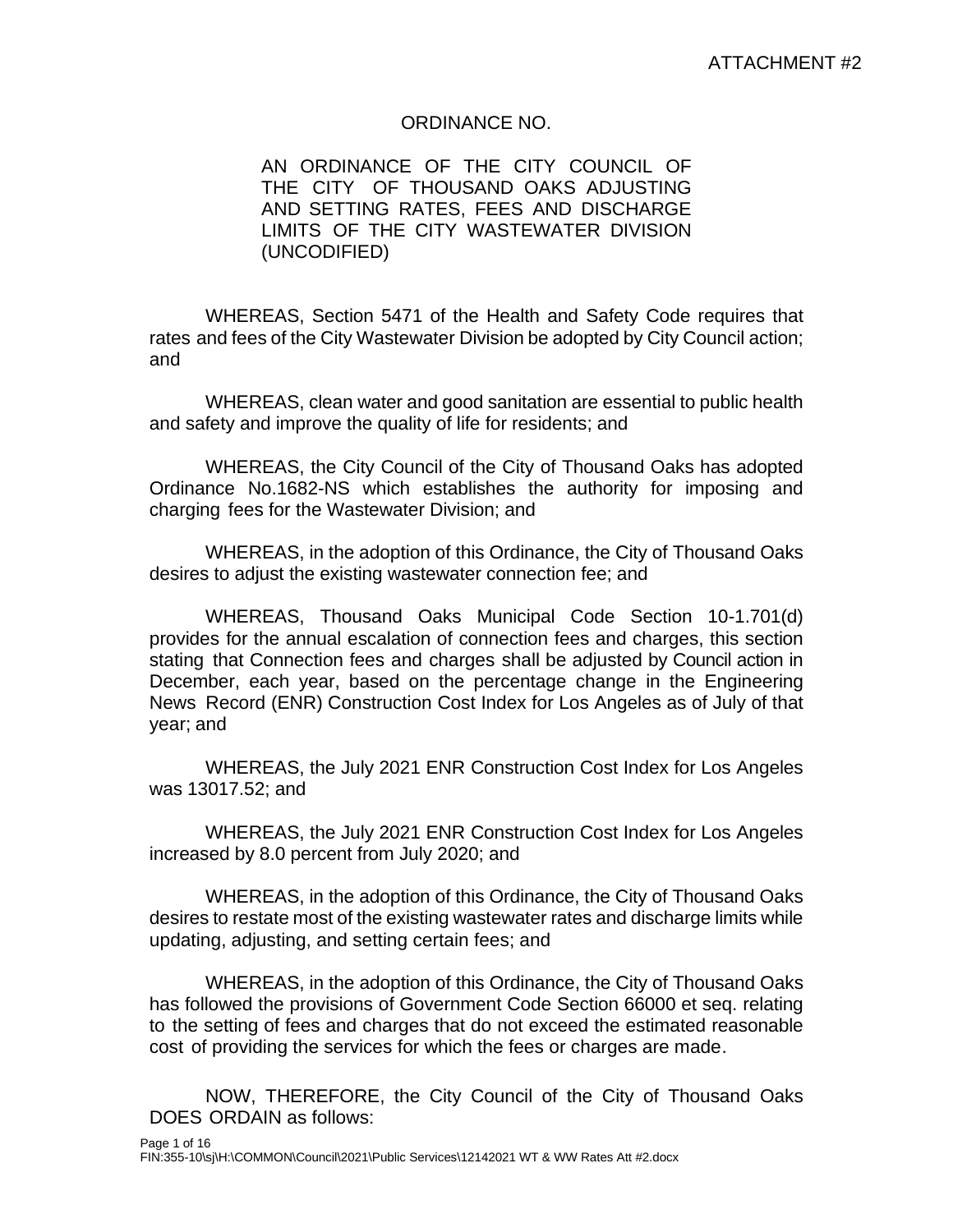## (Uncodified)

That Ordinance No. 1682-NS is hereby repealed to the extent inconsistent with this Ordinance, concurrent with the effective date of this Ordinance. Some of the wastewater fees, rates, charges, formulas, and related cost recovery matters are restated in this Ordinance and have not been modified or altered from the earlier Ordinance No. 1670-NS, therefore, the respective portions of the facility or capital improvement financial plans, operating expense reports and budgets, future facility needs and cost studies, City Council findings and nexus reports associated with the earlier ordinance are incorporated herein and re-approved by the City Council.

### PART 2

Section 10-1.701(d) of the Thousand Oaks Municipal Code is amended to read as follows:

#### Sec. 10-1-701(d) Escalation

All wastewater connection charges shall be adjusted biennially and by Council action by a factor based upon the increase or decrease in the Engineering News Record (ENR)'s Construction Cost Index for Los Angeles based upon the change from the preceding 2 years' July-to-July period.

### PART 3

### (Uncodified)

That the following rates, charges and fees are and shall be set for the City Wastewater Division in accordance with Chapter 1 of Title 10 of the Thousand Oaks Municipal Code as follows:

I. Definitions

A. "Equivalent Residential Unit" (ERU) is a number which represents the discharge to the wastewater system which is equal to that from an average residential unit or 20 fixture units.

- 1. One ERU of average strength is equal to a discharge of 143 gallons per day.
- 2. One ERU for measured flow, industrial flow, or high flow is equal to a discharge of 180 gallons per day.

Page 2 of 16 B. "Plumbing Fixture Unit" (PFU) is a number assigned to various physical plumbing appurtenances. The unit count of each fixture type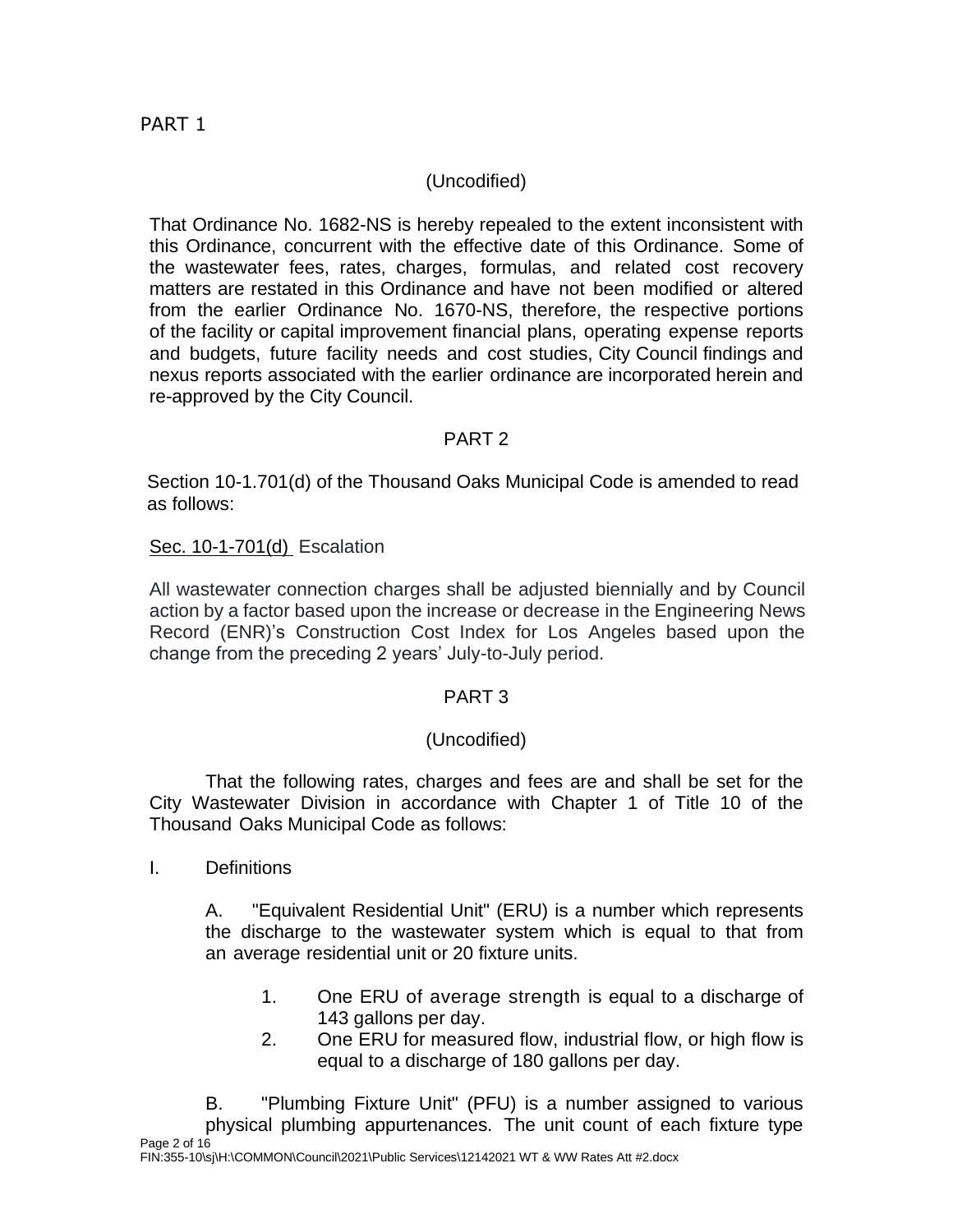is based on the relation to the amount of waste contributed as determined by the Public Works Director.

C. "Service Unit" (SU) is a number which results from the multiplication of the number of ERU's by adjustment factors for the user group to reflect the strength and volume of the discharge from that user group. The discharge from the average residential user is defined as being equal to one service unit.

D. "Service Unit Rate" is the monthly charge per service unit established by City Council.

E. "Connection Charge Rate" is the connection charge per service unit established by City Council.

F. "Connection Charge" is the connection charge rate multiplied by the number of service units.

G. "Strength Factor" (SF) is a number which converts the biochemical oxygen demand (BOD) and suspended solids (SS) of a discharge to a numerical value in proportion to average residential levels (BOD is equal to 290 mg/l and SS is equal to 290 mg/l) for the same variables.

H. "Flow Factor" (FF) is a number which converts the volume of a discharge to a numerical value in proportion to the volume of discharge for an average residential unit.

I. "Wastewater Service Charge" is the monthly charge which is the product of service units and the service unit rate.

J. "Kitchen" is an area equipped with permanent cooking and dish washing facilities for the regular preparation of meals.

K. "Bakery" is a large commercial operation which produces baked goods for wholesale purposes.

L. "Restaurant" is an establishment engaged in the retail sale of prepared food and drinks for on premises or immediate consumption. A "cafeteria" is similar in function and, with the exception of school facilities and non-commercial caterers, shall be deemed the same as a restaurant.

M. "School" is (1) a public or private educational institution with a campus which is dedicated to the instruction of children from kindergarten to twelfth grade, and (2) a public or private college or university with a campus which offers classes with a minimum duration of eight weeks.

N. "Market" is a large commercial operation with two or more of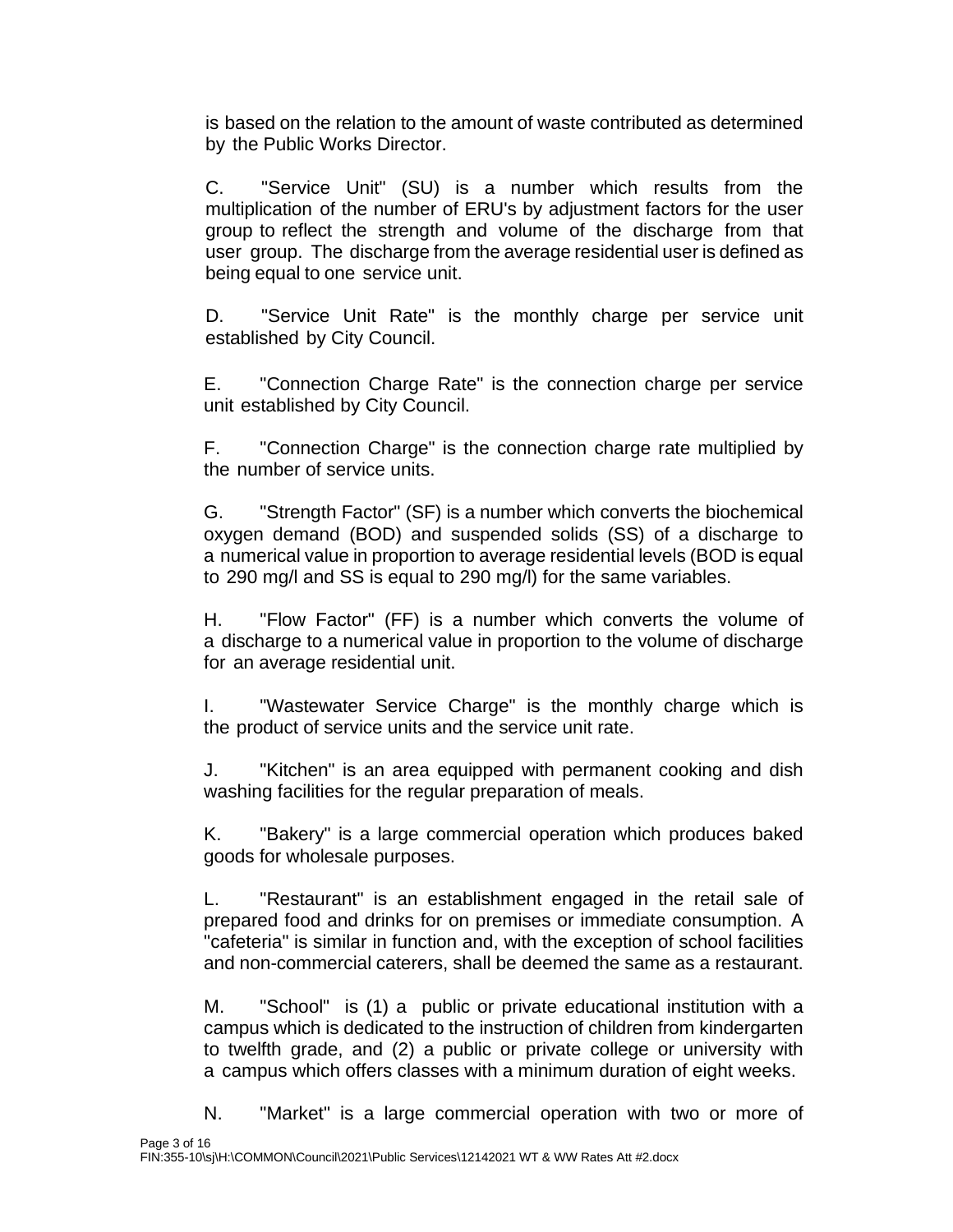the following: seafood, produce, bakery, meat packaging/processing, or delicatessen.

O. "Condominium" means an estate in real property consisting of an undivided interest in a common portion of a parcel of real property, together with a separate interest in space in a building on such real property. A condominium may include, in addition, a separate interest in other portions of such real property.

II. In accordance with Section 10-1.701, connection charges shall be determined as follows:

A. Connection Charge. Connection charges shall be based upon the estimated flow, biochemical oxygen demand (BOD) and suspended solids (SS) of the discharge to the wastewater system.

1. Formula for Service Unit Determination

SU = (ERU) x (Strength Factor) x (Flow Factor) or (ERU) x Combined Factor)

SU = Service Unit

ERU = Equivalent Residential Unit

#### 2. Strength & Flow Adjustment Factors for User Groups

| <b>User Group</b>                                                             | Strength<br>Factor | <b>Flow</b><br>Factor | Combined<br>Factor |
|-------------------------------------------------------------------------------|--------------------|-----------------------|--------------------|
| Residential<br>a.                                                             |                    |                       |                    |
| Single family detached<br>home                                                | 1.0                | 1.0                   | 1.0                |
| Single family detached<br>condominium                                         | 1.0                | 1.0                   | 1.0                |
| Residential condominiums,<br>townhomes, mobile homes                          | 1.0                | 0.8                   | 0.8                |
| Apartment, duplex, granny<br>flat, secondary unit, per<br>dwelling unit       | 1.0                | 0.8                   | 0.8                |
| Motel, hotel and congregate<br>care units, with kitchens per<br>dwelling unit | 1.0                | 0.8                   | 0.8                |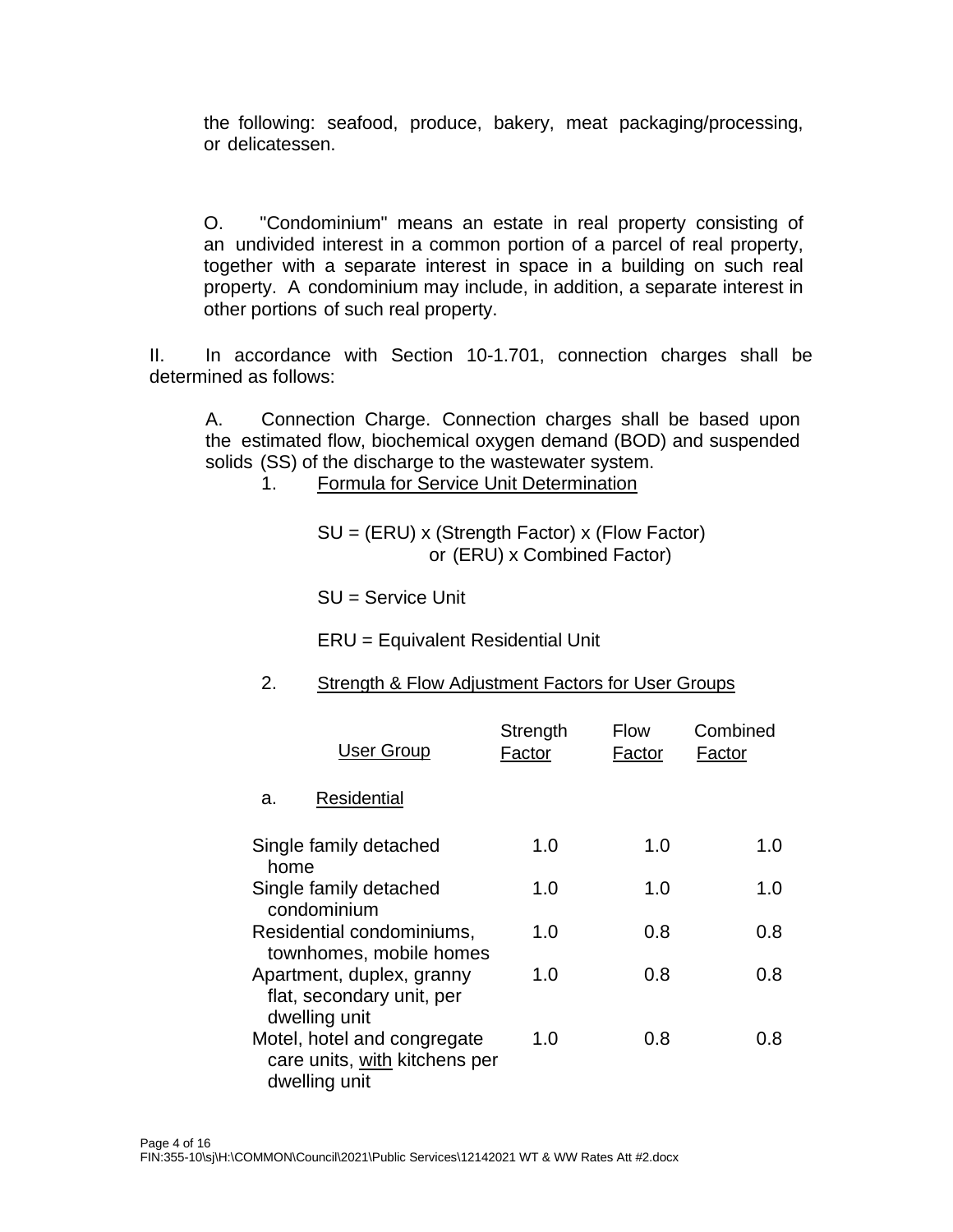|                   |                                             | Strength<br><b>Factor</b> | <b>Flow</b><br><b>Factor</b> | Combined<br><u>Factor</u> |
|-------------------|---------------------------------------------|---------------------------|------------------------------|---------------------------|
| b.                | <b>Commercial</b>                           |                           |                              |                           |
| <b>Bakery</b>     |                                             |                           |                              | 1.81                      |
|                   | Retail/Professional                         | 1.0                       | 1.0                          | 1.0                       |
|                   | Restaurant                                  |                           |                              | 1.81                      |
|                   | Restaurant (grease traps)                   |                           |                              | 1.19                      |
| School            |                                             | 0.71                      | 0.75                         | 0.535                     |
|                   | <b>Service Station</b>                      | 1.0                       | 1.0                          | 1.0                       |
| Church            |                                             | 1.0                       | 1.0                          | 1.0                       |
| Medical           |                                             | 1.0                       | 1.0                          | 1.0                       |
| Mortuary          |                                             |                           |                              | 1.82                      |
| Market            |                                             |                           |                              | 1.82                      |
|                   | <b>Major Retail</b>                         | 1.0                       | 1.0                          | 1.0                       |
|                   | Motel, hotel, congregate care,              | 1.0                       | 1.0                          | 1.0                       |
|                   | without kitchen per                         |                           |                              |                           |
|                   | dwelling unit                               |                           |                              |                           |
|                   | Laundromat                                  | 1.0                       | 1.0                          | 1.0                       |
| <b>All Others</b> |                                             | 1.0                       | 1.0                          | 1.0                       |
|                   |                                             |                           |                              |                           |
|                   |                                             | Strength                  | <b>Flow</b>                  | Combined                  |
| c.                | Industrial                                  | <u>Factor</u>             | <b>Factor</b>                | <b>Factor</b>             |
|                   |                                             |                           |                              |                           |
|                   | Non-regulated or normal<br>volume discharge | 1.0                       | 1.0                          | 1.0                       |
|                   |                                             |                           |                              |                           |

d. Regulated industrial waste (as determined by the Public Works Director) or high-volume discharge and car washes

Regulated Industrial:

 $SU =$  Daily Flow x 0.67 180

Daily Flow = Wastewater flow, gpd

High Flow (Car Wash):

 $SU =$  Daily Flow  $\times$  0.71 180

Daily Flow = Wastewater flow, gpd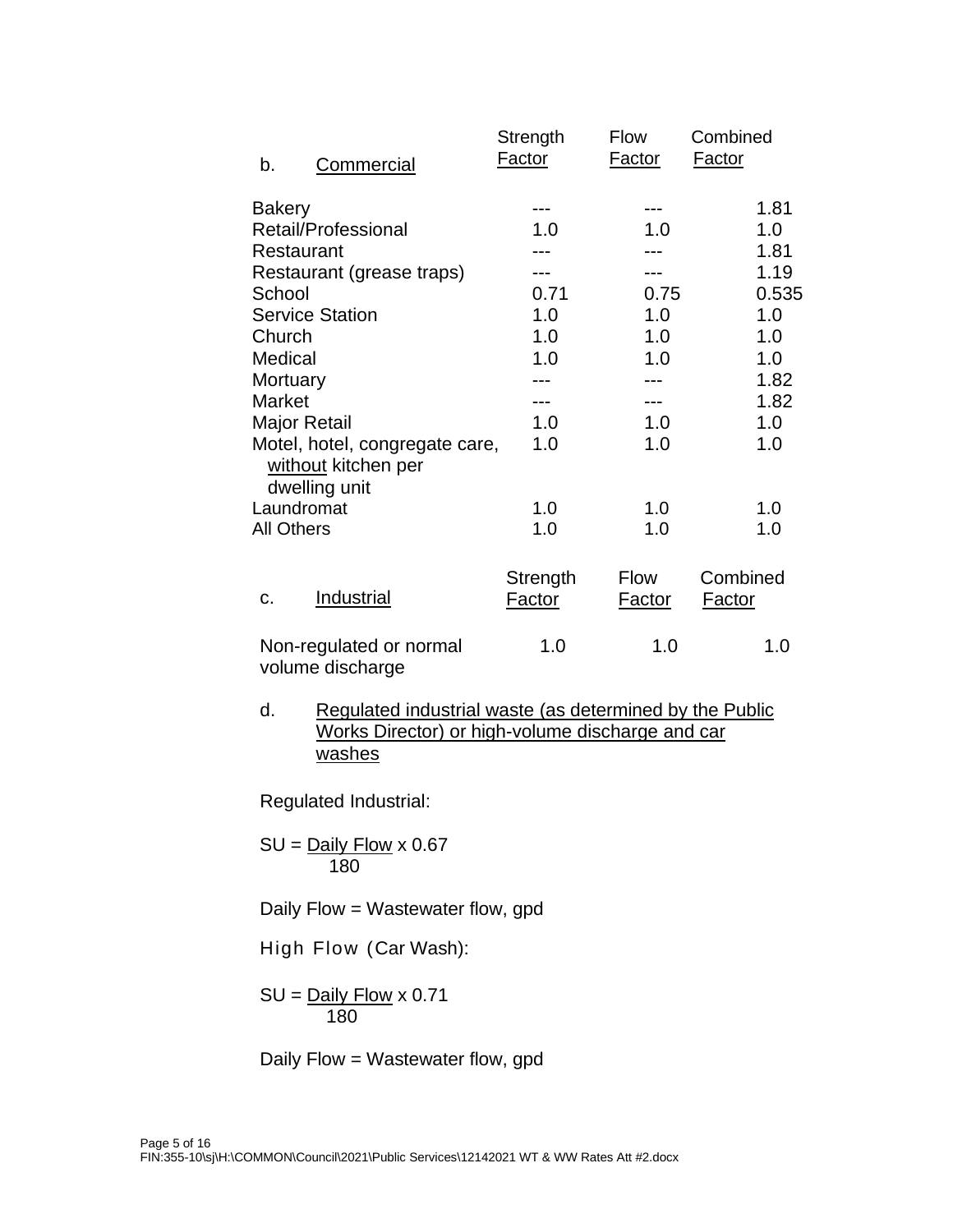In determining the number of service units for car washes, the calculation should include:

- (1) car wash discharges, and
- (2) discharges from other plumbing fixtures on the property

All dischargers in this group shall be required to separately meter water used which is discharged to the wastewater system. Meter can be public or private. Public meter requires payment of applicable fees.

The daily flow shall be based on data submitted by the user. If actual flow exceeds this estimate by more than 25 percent in any subsequent one-year period as determined by metered water usage, the connection charge shall be recomputed, and the owner billed for additional charges due as a result of the higher than estimated flows. This provision shall apply to all industrial waste or high-volume dischargers and car washes where payment of wastewater connection charges was made on or after July 15, 1988.

Where the use of any discharger's facilities/premises in this group is changed or modified such that the change or modification requires approval by the Community Development Department, then the entire facility/premises shall be subject to the payment of additional connection fees as previously outlined.

#### e. Alternative Factors

The adjustment factors for other user groups shall be as determined by the Public Works Director based on the volume and the strength of the discharge in Paragraph A of this Section. The total volume of water used from public and private sources may be determined by means of public or private meters, installed and maintained at the expense of the user and approved by the Public Works Director.

The formulas noted in a. through d. above are procedures to attempt to accurately estimate flow and waste strength. If the Public Works Director determines that any of the above applied procedures do not accurately represent the flow being discharged to the City sewer system, the Public Works Director may make a determination to correct the flow discrepancy in accordance with established engineering practices.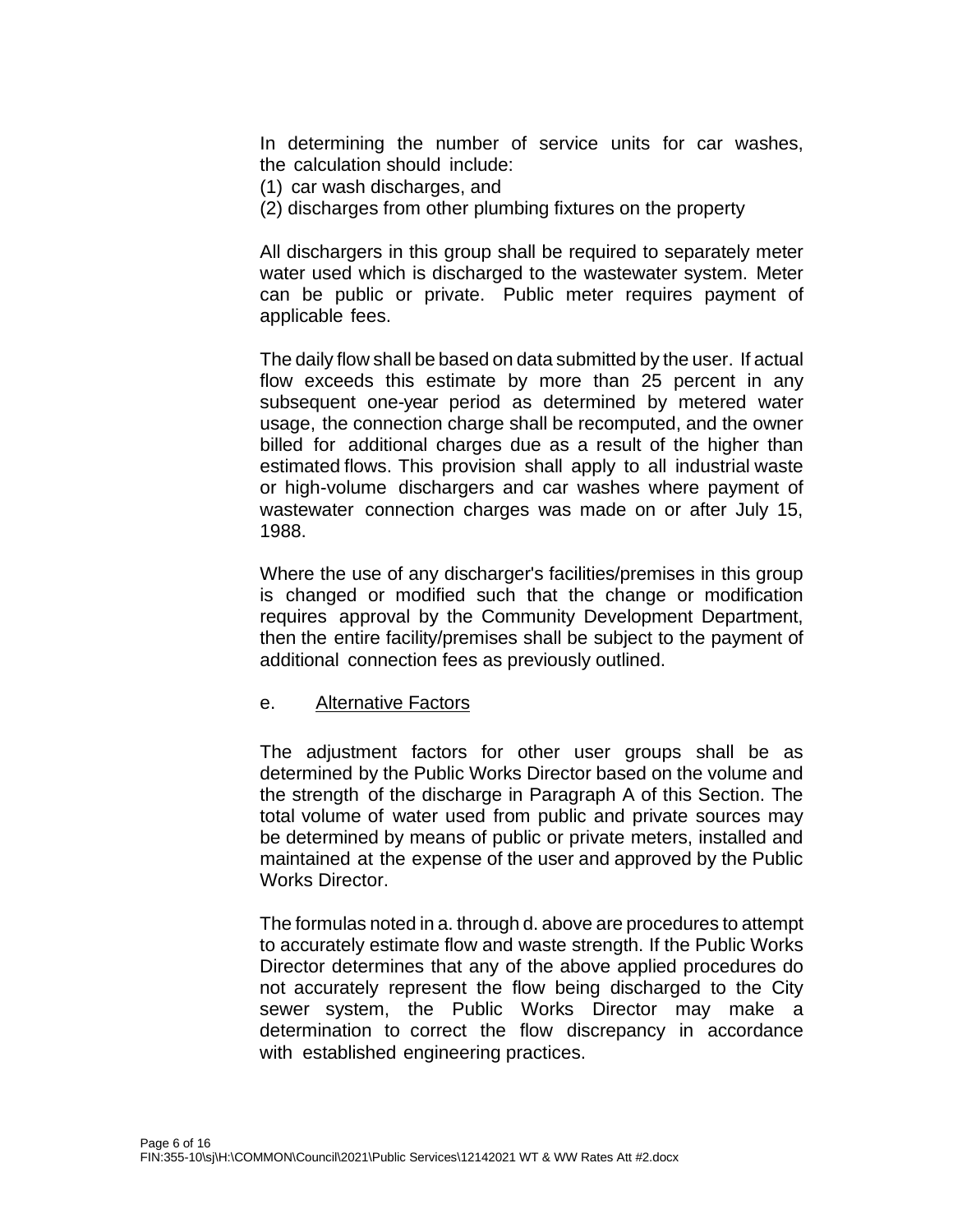## 3. Connection Charge Rate

The connection charge rate per service unit shall be \$9,607.

## 4. Connection Charge

The actual connection charge shall be determined by multiplying the number of service units by the connection charge rate per service unit.

#### 5. Minimum Number of Plumbing Fixture Units

a. For purposes of connection charge calculations, the equivalent residential units for bakery, market, restaurant and mortuary categories shall be determined by using the actual number of installed fixture units with a minimum of 10 plumbing fixture units.

b. For purposes of connection charge calculations, commercial users with a low volume of wastewater discharge and with ten (10) or less installed plumbing fixture units shall be assigned one-half (1/2) of a service unit.

c. For purposes of connection charge calculations, all other commercial users shall be charged using the actual number of installed plumbing fixture units, with a minimum of 20 plumbing fixture units.

### 6. Revisions to Service Unit Calculation

a. If required by the Public Works Director, any non-residential user may be required to submit the test results of an analysis performed by a certified laboratory on a representative 24-hour composite sample of a comparable wastewater discharge. The analysis shall be for BOD, SS and/or any other parameter(s) as may be required by the Public Works Director.

b. In the event a user believes that the strength and/or flow factors assigned are not applicable, said user may have a comparable wastewater discharge analyzed by a certified laboratory. The Public Works Director shall review these results and may make an adjustment to the strength and/or flow factors if the above-described submission is judged to be representative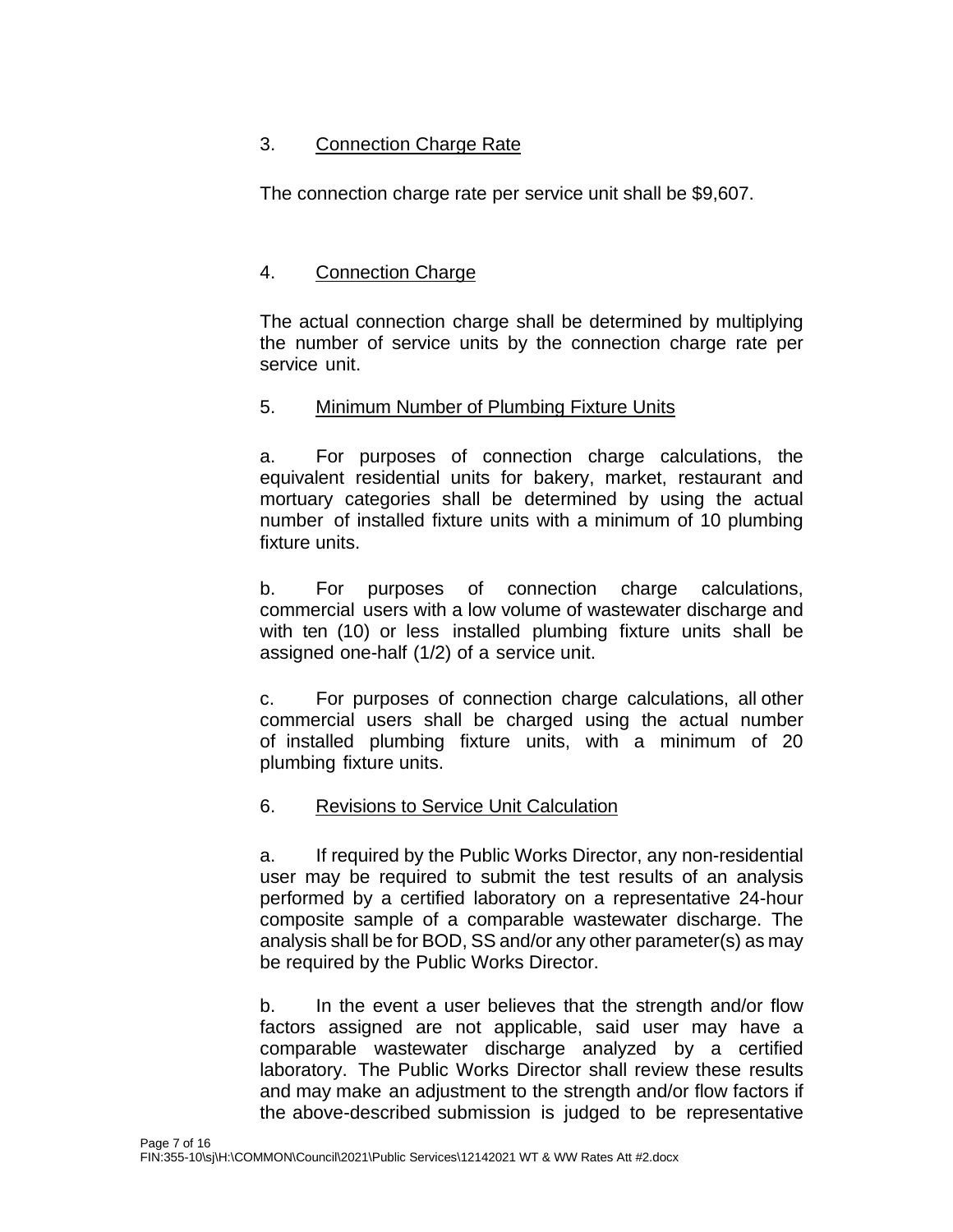of the user's anticipated wastewater strength and flow.

c. All costs to obtain said wastewater analyses shall be arranged and paid for by the user.

B. Common Ownership. The charges set forth in this subsection shall apply, except for those buildings with a total floor area equal to or greater than 25,000 square feet. The provisions of the "Special Situations" subsection of this section shall then apply. Motels, hotels and any other buildings on a parcel of land with a common ownership that cannot at some future date be divided shall be considered on an overall basis, and the minimum charge shall not apply to each individual building. Wastewater matters pertaining to non-residential condominiums shall be overseen by a property owners association. Such connection fees shall be paid at the appropriate commercial rate for a minimum of twenty (20) fixture units within each separate building, and this twenty (20) minimum fixture unit count shall remain in-use or available to the building. Transfer of fixture unit credits exceeding twenty (20) that are not in use may be transferred between non- residential condominium units under the management authority of the property owners' association. If additional fixture units must be purchased to accommodate the wastewater disposal needs of a given non-residential condominium, such fixtures shall be purchased by the owner association, considered appurtenant to the parent property of the association and administered accordingly.

C. Escalation. Biennially, all wastewater connection charges in this Ordinance shall be increased or decreased by a factor based upon the change from the preceding two years' July-to-July period in the Engineering News Record (ENR) Construction Cost Index for Los Angeles.

D. Vested Maps. Development projects with an approved vesting tentative map which had an application deemed complete by the City prior to March 1, 2022 shall pay the indexed wastewater connection charge of \$8,897 per service unit. Development projects with an approved vesting tentative map which had an application deemed complete by the City on or after March 1, 2022 shall pay the connection charge of \$9,607 per service unit.

Special Situations. For special situations such as combined use buildings, multiple occupant developments, high volume discharges or any other facilities where the connection charge computed in accordance with the connection charge subsection of this section does not, in the opinion of the Public Works Director, result in an equitable connection charge, said charge shall be determined based on the best available information and on current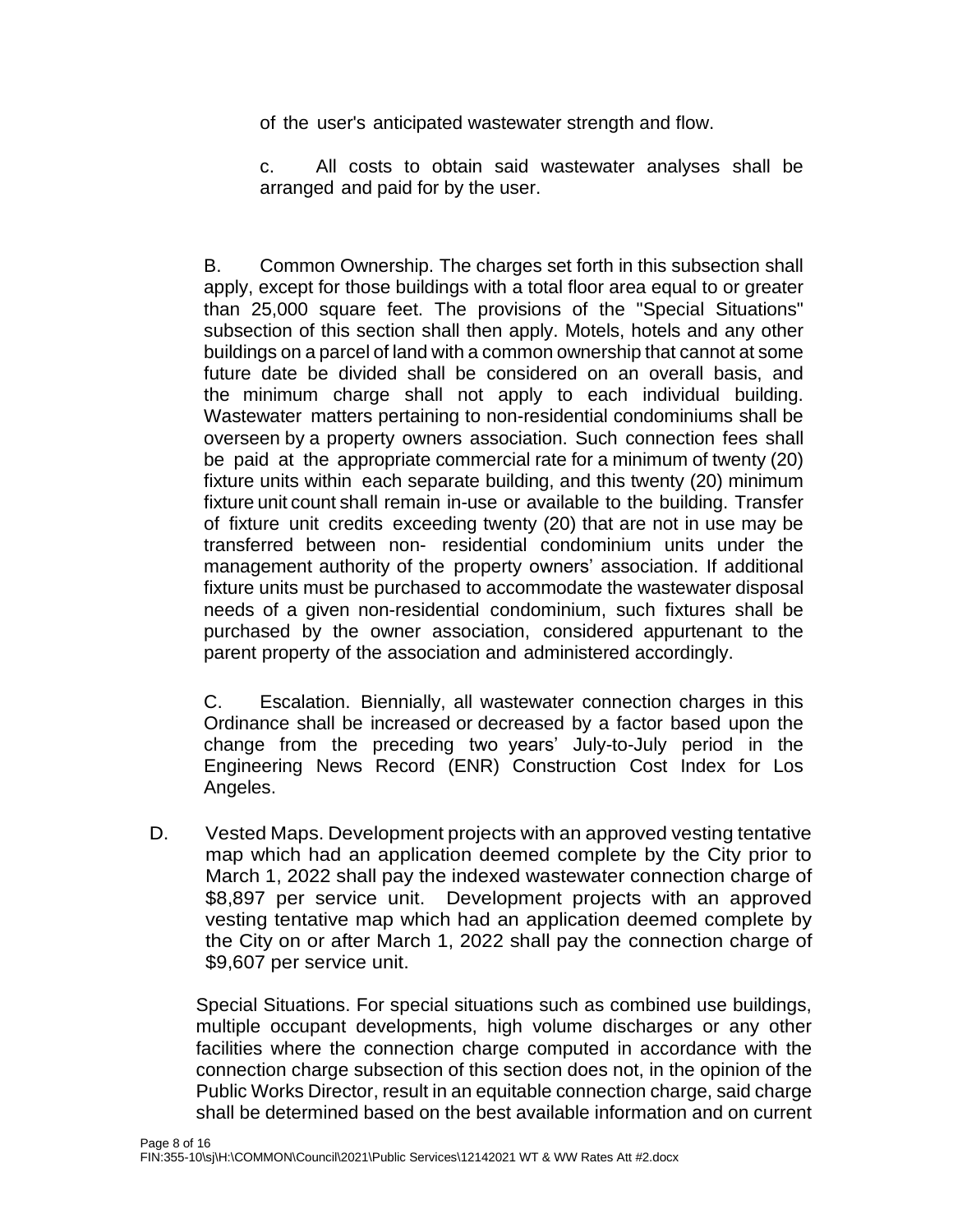professional engineering practices. Such connection charge shall be based on criteria such as (but not limited to): environmental impact, National Pollution Discharge Elimination System requirements, water consumption, peak loading, residential equivalency, treatment plant capacity and capital costs.

III. This section intentionally left blank.

IV. In accordance with Section 10-1.703, monthly wastewater service charges shall be determined as follows:

A. Monthly wastewater service charges shall be based upon the estimated flow, biochemical oxygen demand (BOD) and suspended solids (SS) of the discharge to the wastewater system.

1. Formula for Service Unit Determination

SU = (ERU) x (Strength Factor) x (Flow Factor) or (ERU) x (Combined Factor)

SU = Service Unit ERU = Equivalent Residential Unit

### 2. Strength & Flow Adjustment Factors for User Groups

| User Group  | Strength<br>Factor | Flow<br>Factor | Combined<br>Factor |
|-------------|--------------------|----------------|--------------------|
| Residential | 1 N                | 1 N            | 1.0                |

(all residential units including single family or detached dwelling, condominium/townhouse, apartment, mobile home, congregate care and hotel/motel units with kitchens)

### b. Commercial (10 or more plumbing fixture units)

|                           | Strength | <b>Flow</b> | Combined |
|---------------------------|----------|-------------|----------|
|                           | Factor   | Factor      | Factor   |
| <b>Bakery</b>             |          |             | 1.81     |
| Retail/Professional       | 1.0      | 1.0         | 1.0      |
| Restaurant                |          |             | 1.81     |
| Restaurant (grease traps) |          |             | 1.19     |
| School                    | 0.71     | 0.75        | 0.535    |
| <b>Service Station</b>    | 1 በ      | 1 በ         | 1 በ      |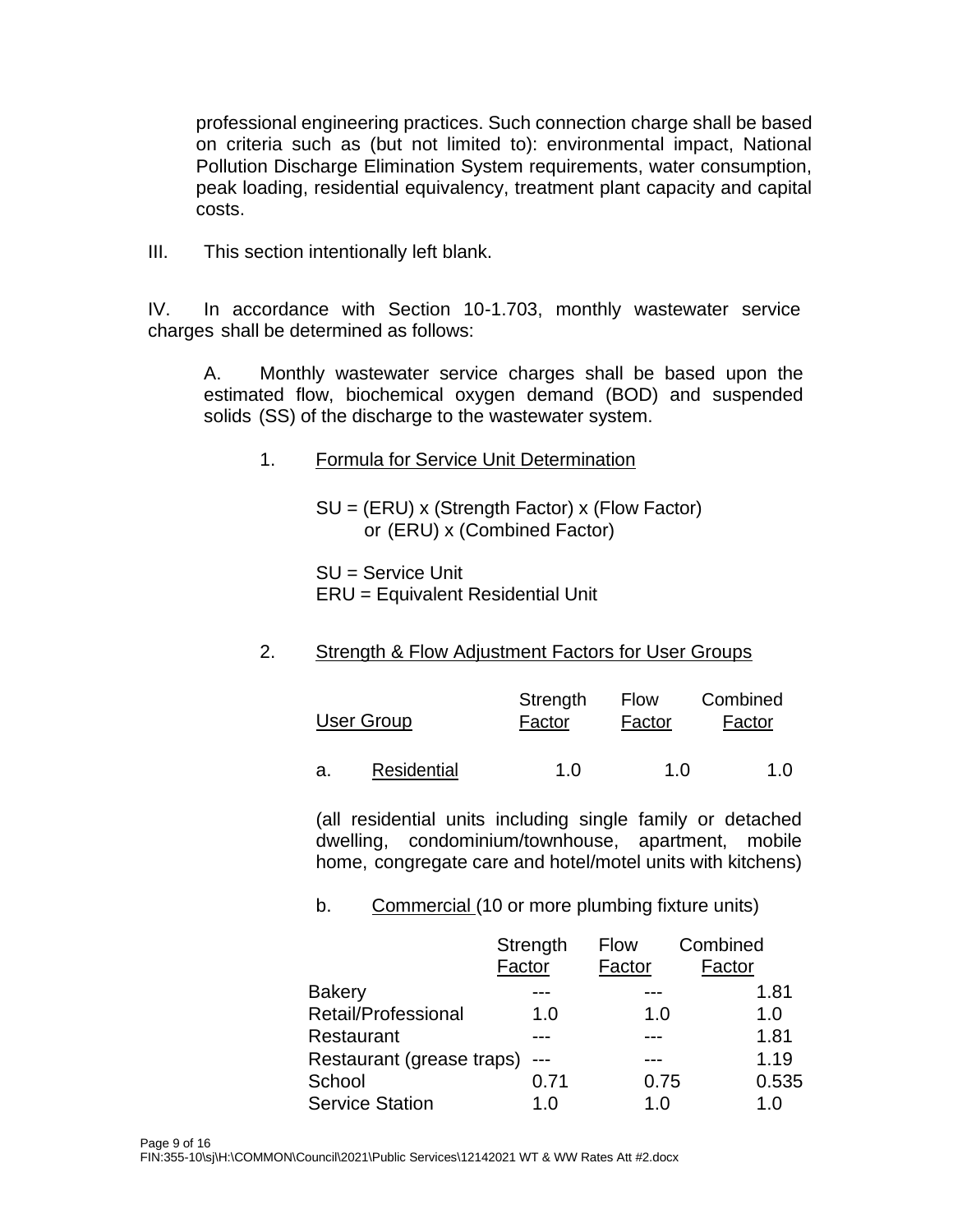| Church                                                | 1.0                | 1.0            | 1.0                |
|-------------------------------------------------------|--------------------|----------------|--------------------|
| Medical                                               | 1.0                | 1.0            | 1.0                |
| Mortuary                                              |                    |                | 1.82               |
| Market                                                |                    |                | 1.82               |
| <b>Major Retail</b>                                   | 1.0                | 1.0            | 1.0                |
| Hotel/motel                                           | 1.0                | 1.0            | 1.0                |
| without kitchen per                                   |                    |                |                    |
| dwelling unit                                         |                    |                |                    |
| Laundromat                                            | 1.0                | 1.0            | 1.0                |
| <b>All Others</b>                                     | 1.0                | 1.0            | 1.0                |
| Industrial<br>C.                                      | Strength<br>Factor | Flow<br>Factor | Combined<br>Factor |
| Non-regulated or<br>1.0<br>normal volume<br>discharge | 1.0                |                | 1.0                |

d. Regulated industrial waste (as determined by Public Works Director) or high-volume discharge and car washes

Regulated Industrial:

 $SU =$  Daily Flow x 0.67 180

Daily Flow = Wastewater flow, gpd

High Flow (Car Wash):

SU = Daily Flow x 0.71 180

Daily Flow = Wastewater flow, gpd

In determining the number of service units for car washes, the calculation should include:

- (1) car wash discharges, and
- (2) the discharge from other plumbing fixtures on the property.
- e. Other User Groups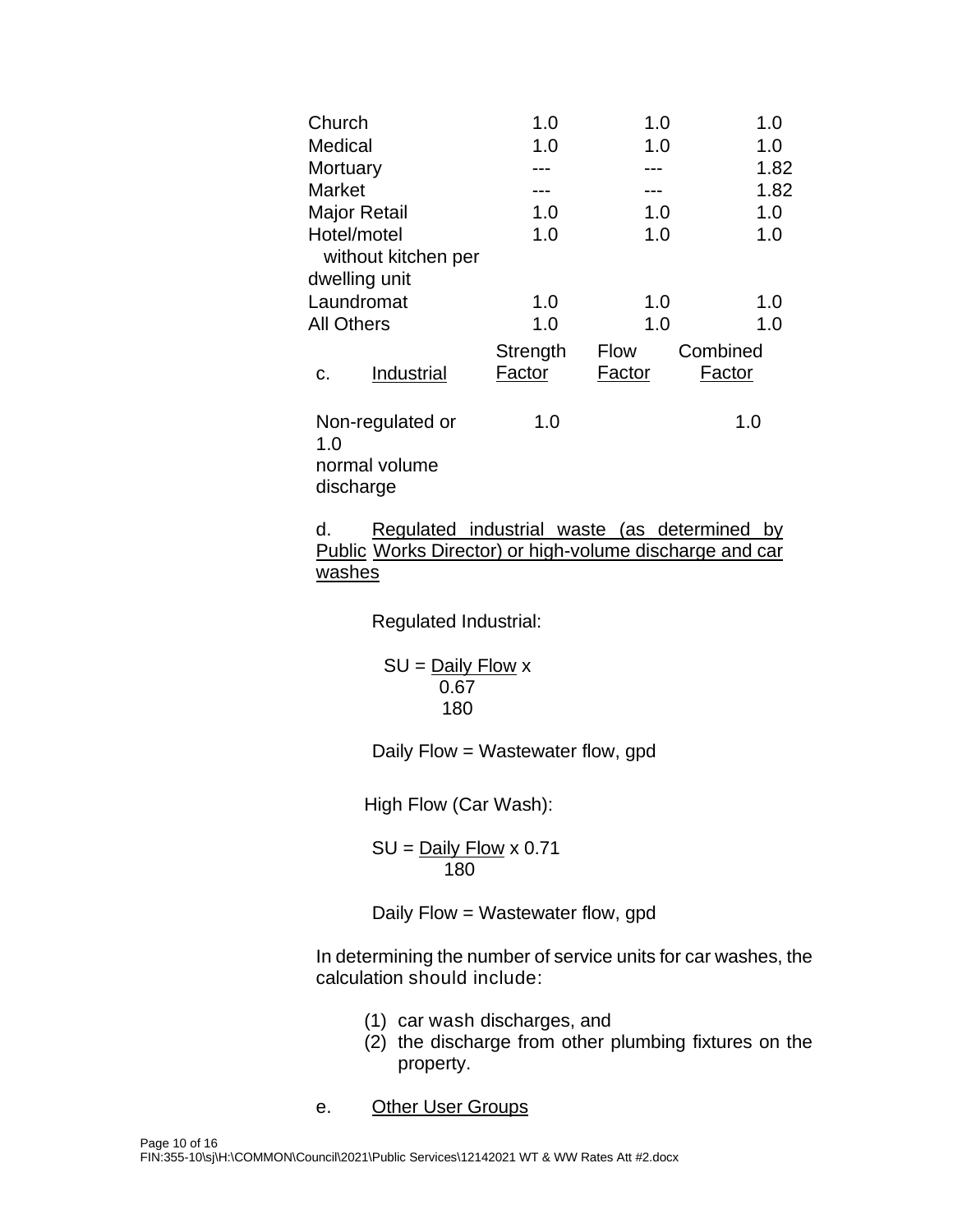The adjustment factors for other user groups shall be as determined by the Public Works Director based on the volume and the strength of the discharge. The total volume of water used from public and private sources may be determined by means of public or private meters, installed and maintained at the expense of the user and approved by the Public Works Director.

The formulas noted in a. through d. above are procedures to attempt to accurately estimate flow and waste strength. If the Public Works Director determines that any of the above applied procedures do not accurately represent the flow being discharged to the City sewer system, the Public Works Director may make a determination to correct the flow discrepancy in accordance with established engineering practices.

#### 3. Service Unit Rate and Wastewater Service Charge

a. The service unit rate shall be \$30.85 on and after July 1, 2022 and \$31.78 on and after July 1, 2023. The actual wastewater service charge shall be determined by multiplying the number of service units by the service unit rate.

b. For a single-family residence, the monthly wastewater service charge shall be \$30.85 on and after July 1, 2022 and \$31.78 on and after July 1, 2023.

c. The minimum monthly service charge for a property for which wastewater service is provided shall be equal to the monthly wastewater service charge for a single-family residence.

### 4. Minimum Number of Plumbing Fixture Units

a. For purposes of service charge calculations, the equivalent residential units for bakery, market, restaurant and mortuary categories shall be determined by using the actual number of installed fixture units with a minimum of 10 plumbing fixture units. For all other categories, the minimum number of plumbing fixture units shall be 20.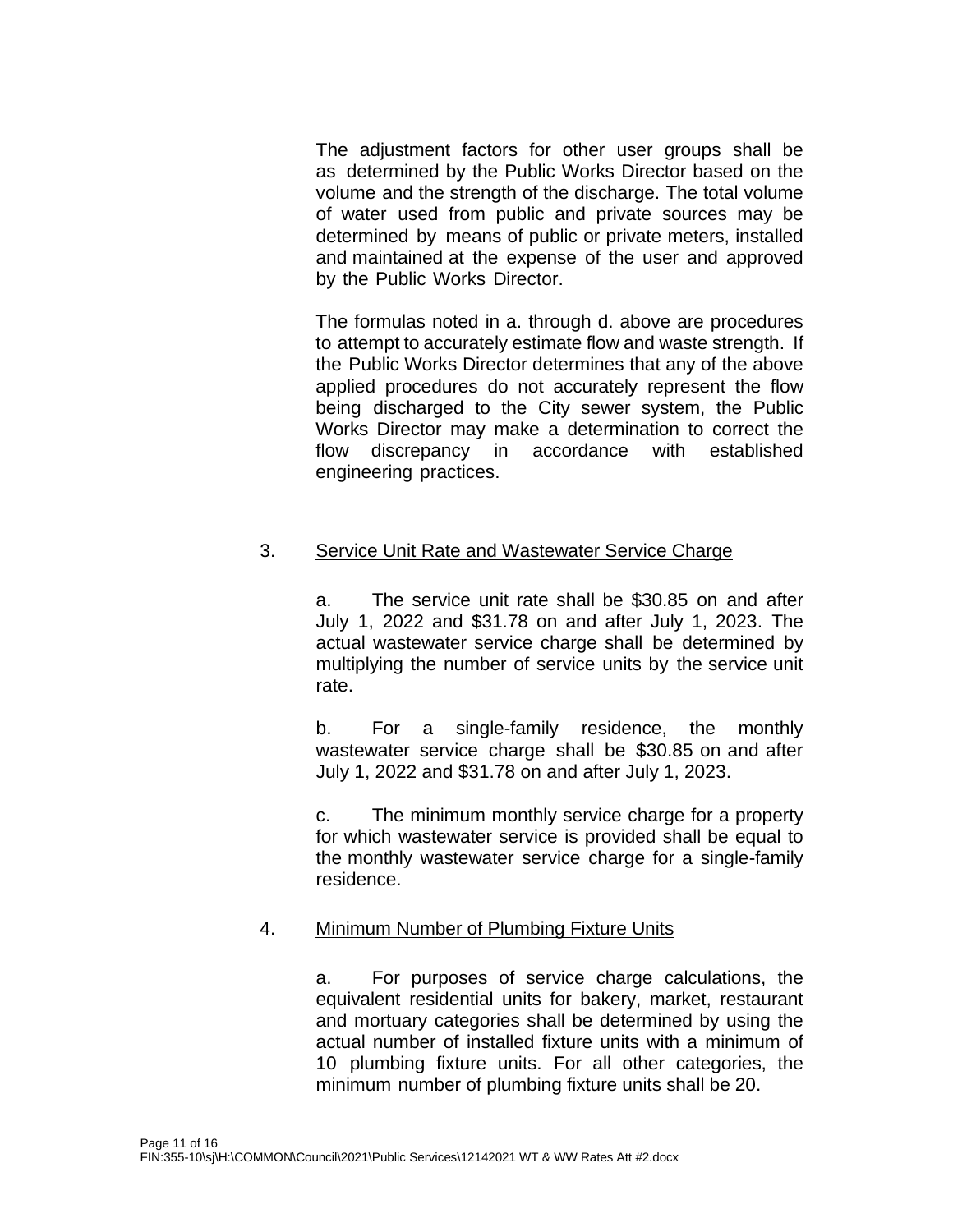#### 5. Revisions to Service Unit Calculation

a. If required by the Public Works Director, any nonresidential user may be required to submit the test results of an analysis performed by a certified laboratory on a representative 24-hour composite sample of wastewater originating from said user. The analysis shall be for BOD, SS and/or any other parameter(s) as may be required by the Public Works Director.

b. In the event a user believes that the strength and/or flow factors assigned are not applicable, said user may have the wastewater discharge analyzed by a certified laboratory. The Public Works Director shall review these results and may make an adjustment to the strength and/or flow factors if the above-described submission is judged to be a representative sample of the user's wastewater strength and flow.

- c. All costs to obtain said wastewater analyses shall be arranged and paid for by the user.
- B. Additional Service Charges.
	- 1. Service Charge for Properties Outside City Limits. For wastewater service provided outside City limits, the service charge as determined in Paragraph (A) of this section shall be increased by \$0.44 on and after July 1, 2022 and \$0.44 on or after July 1, 2023.
	- 2. Service Surcharge for Projects with Vesting Tentative Map Applications Deemed Complete. The difference between the indexed connection charge paid by a project with a complete vesting tentative map application and the full connection charge in effect for all other development projects shall be collected from the property owner in the form of a user service surcharge. The City shall collect the surcharge by adding an additional sum to the monthly or bimonthly wastewater service bill for the property. The surcharge shall be collected over a period not to exceed 10 years and shall include an interest payment of 6.5% compounded annually. The amount of the monthly or bimonthly surcharge shall remain the same for the duration of time that the surcharge is collected.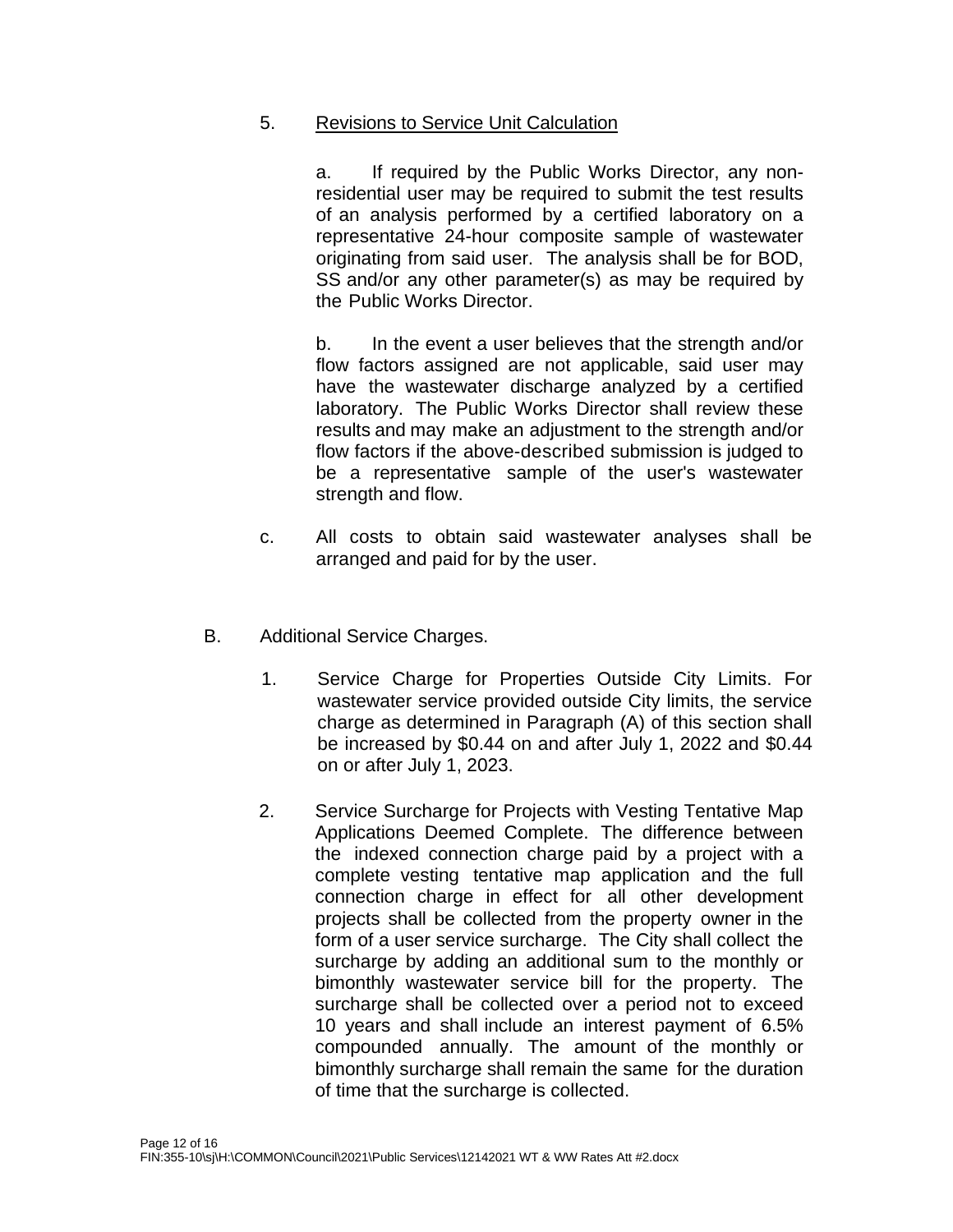C. Charges for portions of months. A property connected to the wastewater system for a portion of a billing period shall be billed for the portion of the period service is received.

D. Delinquencies. The basic penalty is equal to ten (10%) percent of the unpaid wastewater service charge. An additional penalty, equal to one half of one percent (0.5%) of the unpaid wastewater service charge and the basic penalty, shall be charged each month, or fraction thereof, that the wastewater service charge and the basic penalty of the previous billing period remain unpaid.

V. In accordance with Section 10-1.706, the overhead rate is included in the approved fully-burdened hourly rate.

VI. In accordance with Section 10-1.6, the following pollutant discharge limits shall apply to all users of the wastewater system:

#### TABLE I

| Limits mg/l |
|-------------|
|             |
|             |
|             |
|             |
|             |
|             |
|             |
| 0.01        |
|             |
|             |
|             |
|             |
|             |
|             |
|             |
| 0.05        |
|             |
|             |
|             |

In addition, no person shall discharge any wastewater:

1. Having a temperature higher than 150 degrees Fahrenheit (65 degrees Celsius).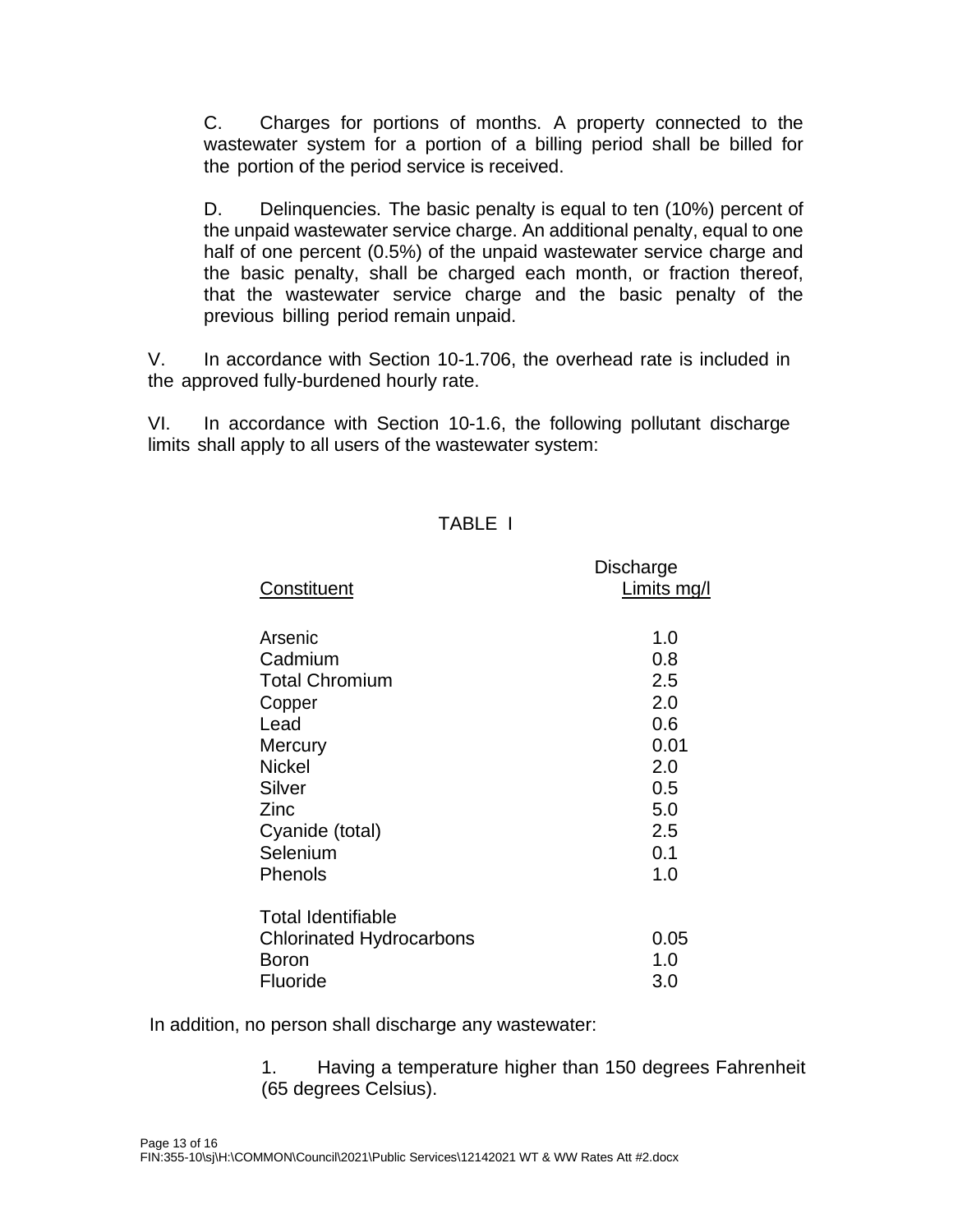2. Containing more than 25 mg/l of oil and grease of petroleum or mineral origin, or 175 mg/l of oil and grease of animal or vegetable origin.

3. Having a pH less than six (6) or greater than eleven and one-half (11.5).

4. Containing suspended solids greater than 500 mg/l.

5. Having a standard five-day biochemical oxygen demand more than 600 mg/l.

6. Containing a dissolved sulfide and/or sulfite content higher than 1.0 mg/l.

7. Containing a TDS (total dissolved solids) content which exceeds 1,000 mg/l or the potable water supply TDS by more than 250 mg/l, whichever is greater.

8. Containing a chloride content which exceeds 200 mg/l or the potable water supply by more than 50 mg/l, whichever is greater.

VII. Repeal of any provision of this Ordinance shall not affect any penalty, forfeiture, or liability incurred before, or preclude prosecution and imposition of penalties for any violation occurring before, this Ordinance's effective date. Any such repealed part shall remain in full force and effect for sustaining action or prosecuting violations occurring before the effective date of this Ordinance.

VIII. Any wastewater-related fees not set forth in this Ordinance may be set forth in the User Fee Manual or other Ordinance or Resolution.

# PART 4

#### **Continuation** (Uncodified)

Repeal of any provision of Ordinance No.1682-NS herein shall not affect any penalty, forfeiture, or liability incurred before, or preclude prosecution and imposition of penalties for any violation occurring before, this Ordinance's effective date. Any such repealed part shall remain in full force and effect for sustaining action or prosecuting violations occurring before the effective date of this Ordinance.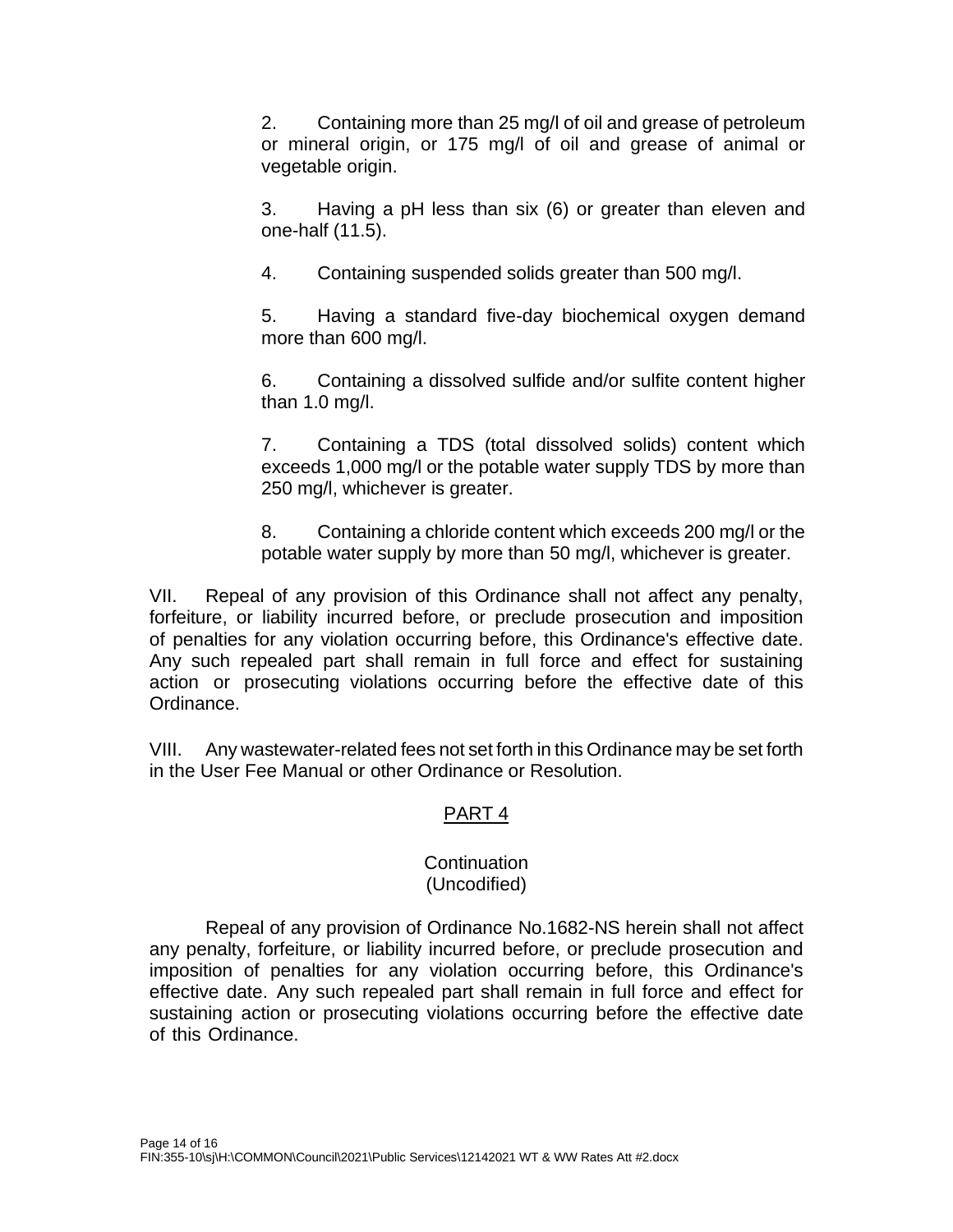## PART 5

#### **Severability** (Uncodified)

If any section, sentence, clauses, or phrase of this ordinance is for any reason held to be invalid or unconstitutional by a decision of any court of competent jurisdiction, such decision shall not affect the validity of the remaining portions. The City Council hereby declares that it would have passed this ordinance, and each section, sentence, clause, or phrase thereof, irrespective of the fact that any one or more sections, subsections, sentences, clause, or phrases be declared invalid or unconstitutional.

### PART 6

#### Effective Date

This Ordinance shall take effect at 12:01 a.m. on the first  $(1<sup>st</sup>)$  day of March 2022 following its final passage and adoption.

PASSED AND ADOPTED this XX day of XXXXXXXX, 202X, by the following vote:

Ayes: Noes: Absent:

> Bob Engler, Mayor City of Thousand Oaks, California

\_\_\_\_\_\_\_\_\_\_\_\_\_\_\_\_\_\_\_\_\_\_\_\_\_\_\_\_\_\_\_

ATTEST/CERTIFY:

\_\_\_\_\_\_\_\_\_\_\_\_\_\_\_\_\_\_\_\_\_\_\_\_\_\_\_\_\_ Cynthia M. Rodriguez, City Clerk

Date Attested: \_\_\_\_\_\_\_\_\_\_\_\_\_\_\_\_\_